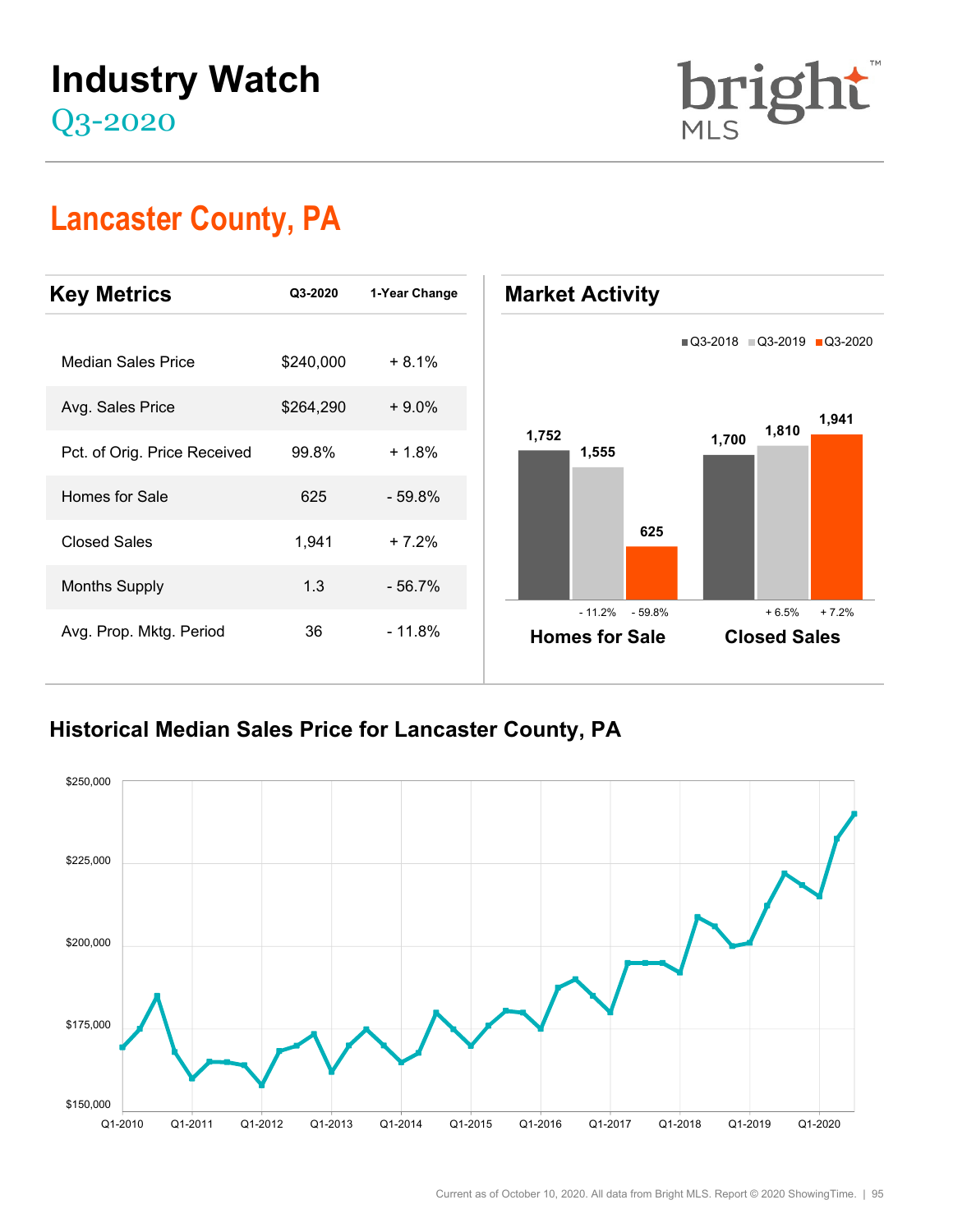

## **Lancaster County, PA ZIP Codes**

|       | <b>Median Sales Price</b> |             | Pct. of Orig. Price Rec'd. |                          | Avg. Prop. Mktg. Period  |                                                     | <b>Closed Sales</b> |             |
|-------|---------------------------|-------------|----------------------------|--------------------------|--------------------------|-----------------------------------------------------|---------------------|-------------|
|       | Q3-2020                   | 1-Yr Change | Q3-2020                    | 1-Yr Change              | Q3-2020                  | 1-Yr Change                                         | Q3-2020             | 1-Yr Change |
| 17022 | \$250,000                 | $+7.8%$     | 100.0%                     | $+2.1%$                  | 26                       | $-38.1%$                                            | 98                  | $-1.0%$     |
| 17073 | \$357,709                 | $+81.6%$    | 89.7%                      | $-9.2%$                  | 73                       | + 192.0%                                            | $\mathbf{1}$        | $-94.1%$    |
| 17501 | \$240,750                 | $+10.2%$    | 98.8%                      | $-0.4%$                  | 14                       | $-41.7%$                                            | 13                  | $-35.0%$    |
| 17502 | \$200,000                 | 0.0%        | 98.2%                      | $+0.1%$                  | 22                       | $+ 144.4%$                                          | 11                  | $+22.2%$    |
| 17505 | \$439,500                 | + 192.0%    | 102.3%                     | $+1.8%$                  | 6                        | $+50.0%$                                            | $\mathbf{1}$        | $-50.0%$    |
| 17509 | \$260,000                 | $+38.7%$    | 98.0%                      | $-8.8%$                  | 11                       | $-86.7%$                                            | 6                   | $-25.0%$    |
| 17512 | \$159,900                 | $+10.3%$    | 98.4%                      | $+3.4%$                  | 32                       | $-8.6%$                                             | 65                  | $-3.0%$     |
| 17516 | \$263,000                 | $+0.8%$     | 101.4%                     | $+6.3%$                  | 98                       | $+30.7%$                                            | 11                  | $-8.3%$     |
| 17517 | \$257,558                 | $+12.0%$    | 99.2%                      | $-0.8%$                  | 42                       | $+82.6%$                                            | 74                  | $+13.8%$    |
| 17518 | --                        |             | $\overline{\phantom{a}}$   | --                       | $\overline{\phantom{a}}$ | $\hspace{0.05cm} -\hspace{0.05cm} -\hspace{0.05cm}$ | 0                   | $-100.0\%$  |
| 17519 | \$287,450                 | $+47.4%$    | 100.4%                     | $+9.0%$                  | 23                       | $-77.2%$                                            | 16                  | +100.0%     |
| 17520 | \$223,000                 | $+5.2%$     | 99.9%                      | $-0.2%$                  | 57                       | $+200.0\%$                                          | 21                  | $+40.0%$    |
| 17522 | \$230,000                 | $+10.3%$    | 100.5%                     | $+2.0%$                  | 54                       | $+50.0%$                                            | 137                 | $+12.3%$    |
| 17527 | \$304,000                 | $+5.0%$     | 104.7%                     | $+7.7%$                  | 18                       |                                                     | 11                  |             |
| 17529 | \$301,000                 | $-16.5%$    | 97.1%                      | $-6.3%$                  | 69                       | +392.9%                                             | 5                   | $-37.5%$    |
| 17532 | \$215,000                 | $-9.2%$     | 97.8%                      | $+4.7%$                  | 39                       | $-58.1%$                                            | 10                  | +42.9%      |
| 17535 | \$317,500                 | $-2.3%$     | 88.4%                      | $+7.4%$                  | 134                      | $+0.8%$                                             | $\overline{2}$      | $+100.0%$   |
| 17536 | \$350,000                 | $+15.8%$    | 98.6%                      | $-1.4%$                  | 42                       | $-10.6%$                                            | $\overline{7}$      | $+250.0%$   |
| 17538 | \$310,000                 | $+6.2%$     | 100.5%                     | $+1.9%$                  | 14                       | $-50.0%$                                            | 33                  | $-13.2%$    |
| 17540 | \$311,450                 | $+25.6%$    | 100.5%                     | $+4.5%$                  | 19                       | $-59.6%$                                            | 16                  | $-27.3%$    |
| 17543 | \$334,000                 | $+19.3%$    | 99.4%                      | $+0.8%$                  | 45                       | $-4.3%$                                             | 167                 | $+5.7%$     |
| 17545 | \$242,000                 | $+17.5%$    | 99.9%                      | $+2.1%$                  | 45                       | $+21.6%$                                            | 65                  | $-14.5%$    |
| 17547 | \$176,450                 | $-7.1%$     | 101.6%                     | $+2.1%$                  | 18                       | $-40.0%$                                            | 40                  | 0.0%        |
| 17551 | \$202,000                 | $-6.3%$     | 99.2%                      | $+1.0%$                  | 34                       | $-33.3%$                                            | 37                  | $+8.8%$     |
| 17552 | \$242,250                 | $+10.1%$    | 100.8%                     | $+1.4%$                  | 19                       | $-68.3%$                                            | 92                  | $-9.8%$     |
| 17554 | \$235,500                 | $+14.9%$    | 99.8%                      | $+1.7%$                  | 9                        | $-35.7%$                                            | 22                  | $-26.7%$    |
| 17555 | \$221,500                 | $-25.1%$    | 94.0%                      | $+3.2%$                  | 56                       | $-15.2%$                                            | 9                   | $-10.0%$    |
| 17557 | \$258,000                 | + 8.9%      | 103.5%                     | $+5.7%$                  | 61                       | $+41.9%$                                            | 39                  | 0.0%        |
| 17560 | \$259,950                 | $+20.9%$    | 100.4%                     | $+1.8%$                  | 11                       | $-72.5%$                                            | 20                  | $+81.8%$    |
| 17562 | \$260,000                 | $+62.6%$    | 100.5%                     | $+10.2%$                 | 9                        | $-91.8%$                                            | 5                   | 0.0%        |
| 17563 | \$257,450                 | $-10.6%$    | 98.4%                      | $+1.4%$                  | 16                       | $-38.5%$                                            | 6                   | $-14.3%$    |
| 17565 | \$285,000                 | $+29.5%$    | 108.7%                     | $+17.3%$                 | 30                       | $-54.5%$                                            | 7                   | $-36.4%$    |
| 17566 | \$251,500                 | $-5.5%$     | 100.3%                     | $+3.5%$                  | 27                       | $-37.2%$                                            | 28                  | $+21.7%$    |
| 17569 | \$265,000                 | $+5.2%$     | 98.9%                      | $+2.2%$                  | 34                       | $-22.7%$                                            | 25                  | - 19.4%     |
| 17572 | \$309,900                 | $+12.0%$    | 100.1%                     | $-2.2%$                  | 103                      | + 110.2%                                            | 4                   | $-33.3%$    |
| 17576 | \$216,600                 | $-$         | 81.7%                      | $\overline{\phantom{a}}$ | 109                      | $\overline{\phantom{a}}$                            | 1                   |             |
| 17578 | \$234,500                 | $-4.3%$     | 100.4%                     | $+1.7%$                  | 38                       | $-32.1%$                                            | 28                  | $+64.7%$    |
| 17579 | \$253,500                 | $+32.4%$    | 100.0%                     | $+2.2%$                  | 46                       | $+27.8%$                                            | 18                  | $+12.5%$    |
| 17581 | \$164,000                 | + 134.3%    | 101.5%                     | + 79.6%                  | $5\phantom{.0}$          | $-94.5%$                                            | 3                   | $+200.0%$   |
| 17582 | \$251,250                 | $-13.3%$    | 102.2%                     | $+4.1%$                  | 125                      | $+468.2%$                                           | 10                  | $+25.0%$    |
| 17584 | \$250,000                 | $+10.6%$    | 101.8%                     | $+2.8%$                  | 25                       | 0.0%                                                | 42                  | $+23.5%$    |
| 17601 | \$285,000                 | $+5.6%$     | 100.0%                     | $+1.9%$                  | 28                       | $-15.2%$                                            | 255                 | $+23.8%$    |
| 17602 | \$205,000                 | $+4.0%$     | 99.1%                      | $+1.6%$                  | 33                       | $-23.3%$                                            | 167                 | $+6.4%$     |